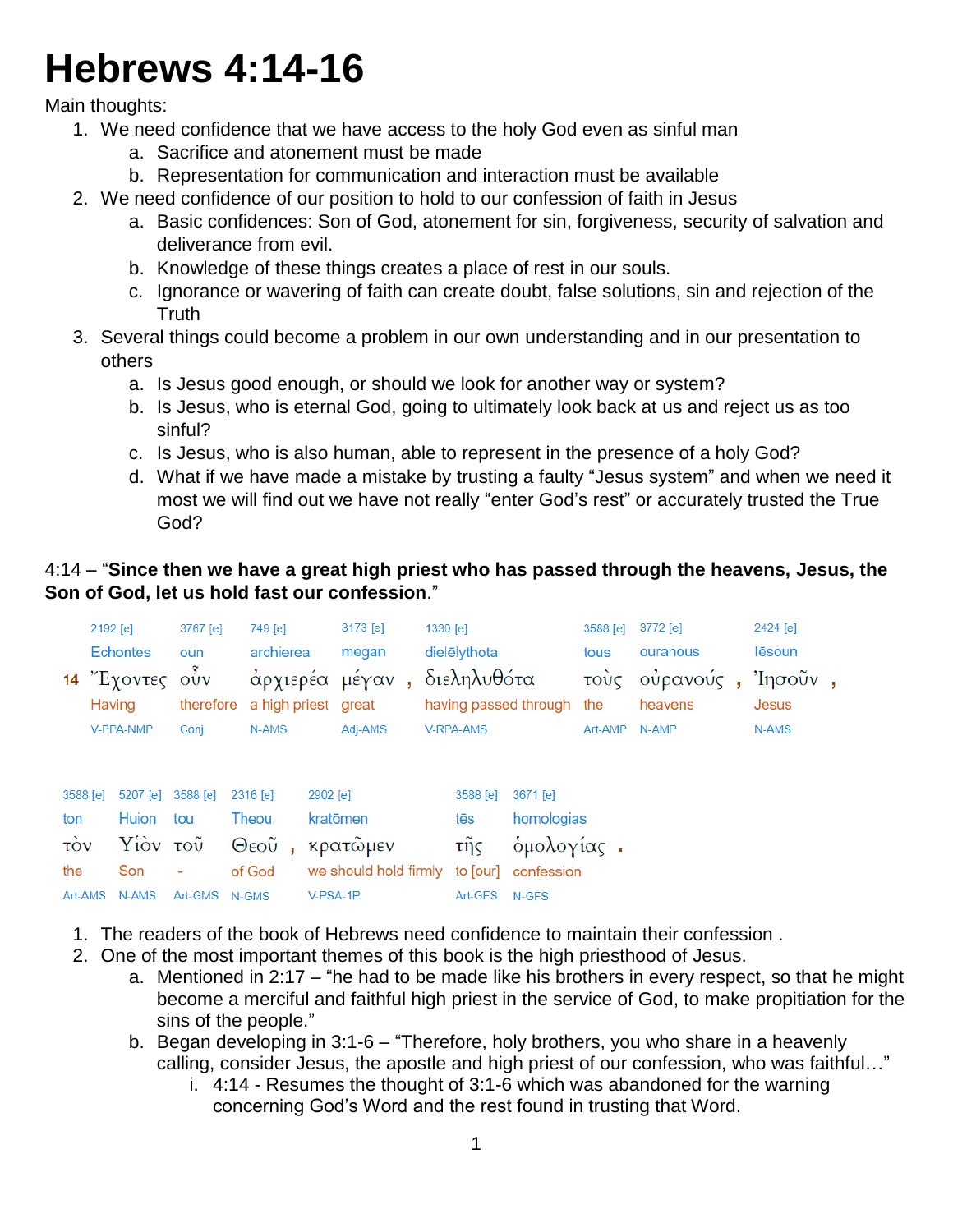- 1. At 5:10 this theme will again be abandoned for another warning
- 3. It is possibly the Jewish readers where uncomfortable in the Christian dispensation because there was no priest or priesthood.
- 4. The priesthood of Aaron passed from the people into the presence of God out of the view of the people. (Likewise, Jesus has also passed from view, but has gone through the Heavens):
	- a. The people
	- b. To Altar
	- c. Through Outer Court
	- d. Into Holy Place
	- e. Past the Curtain
	- f. Into the Most Holy Place
	- g. To meet with God on his throne of the mercy seat

## 5. "**Jesus the Son of God**"

- a. The Man Jesus Relates to us and our situation is discussed in 4:15
- b. The Eternal Son of God Is accessible as God in Heaven is discussed in 4:16.
- 6. Jesus is a better high priest so do not give him up.
- 7. Jesus passed through the heavens into God's presence:
	- a. Heavens:
		- i. Plural in OT and NT
			- 1. NT refers to "the third heaven" where Paul was taken in 2 Cor. 12:2
			- 2. The Talmud (a commentary on the Torah which is the first five books of the OT) refers to seven heavens
		- ii. Hebrews 7:26 "For it was indeed fitting that we should have such a high priest, holy, innocent, unstained, separated from sinners, and exalted above the heavens."
		- iii. Ephesians 4:10 "He who descended is the one who also ascended far above all the heavens, that he might fill all things.)"
		- iv. Ephesians 1:20-21 "that he worked in Christ when he raised him from the dead and seated him at his right hand in the heavenly places, far above all rule and authority and power and dominion, and above every name that is named, not only in this age but also in the one to come."
- 8. This verse is discussing the Day of Atonement where the High Priest of Aaron's Levitical priesthood would pass through a curtain on earth into a Holy Place on earth representing a greater reality. But, Jesus actually passed through the heavens into the very presence of God.
- 9. The reference to Jesus being "**a great high priest**" is already establishing him as superior and unique

4:15 – "**For we do not have a high priest who is unable to sympathize with our weaknesses, but one who in every respect has been tempted as we are, yet without sin**."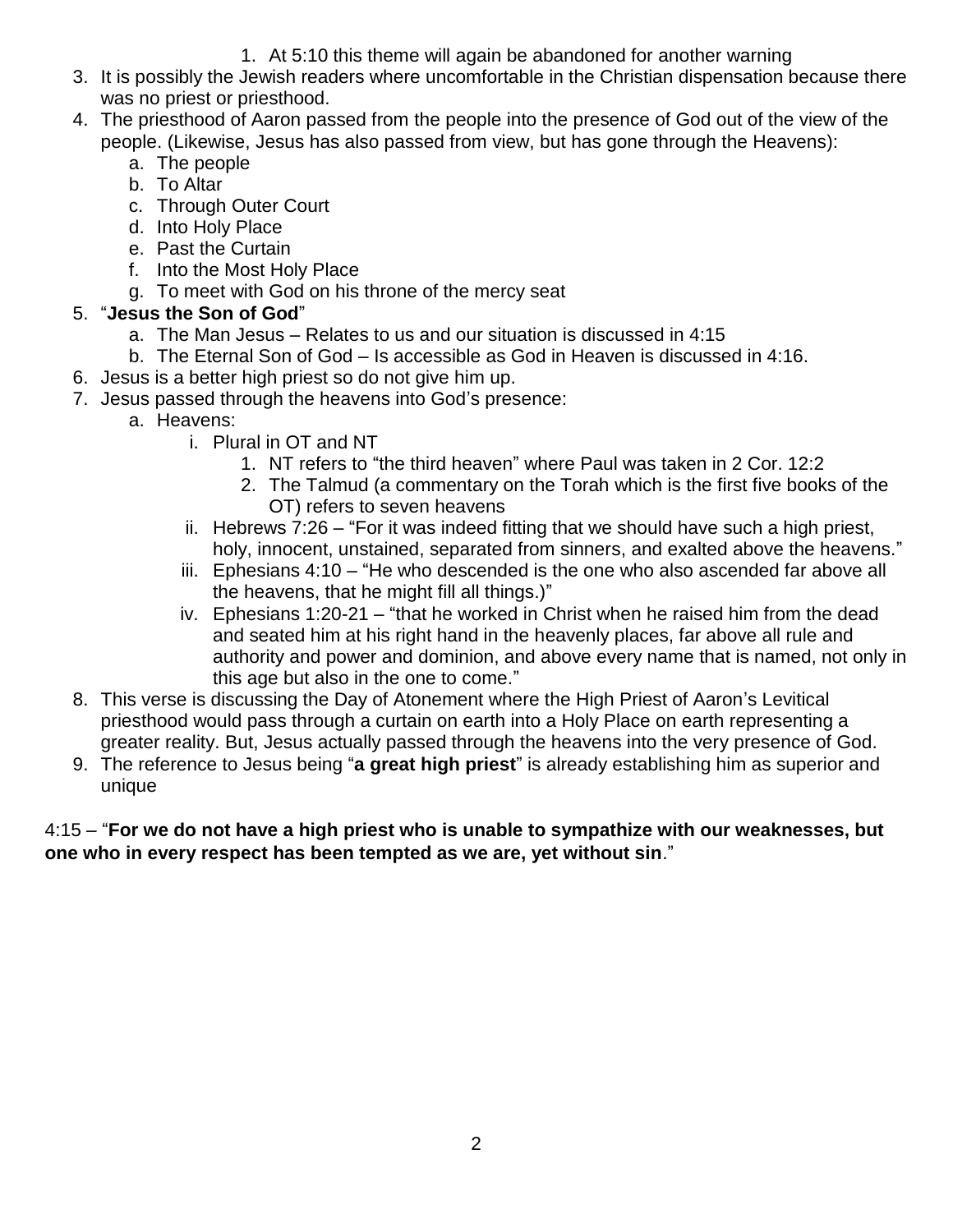|            |      | 3756 [e] 1063 [e] 2192 [e] | 749 [e]                   |     | 3361 [e] 1410 [e] | 4834 [e]                                                                | 3588 [e] 769 [e] |             | 1473 [e] |  |
|------------|------|----------------------------|---------------------------|-----|-------------------|-------------------------------------------------------------------------|------------------|-------------|----------|--|
| ou         | dar  |                            | echomen archierea<br>mē   |     | dynamenon         | sympathēsai                                                             | tais             | astheneiais | hēmōn    |  |
|            |      |                            |                           |     |                   | 15 οὐ γὰρ ἔχομεν ἀρχιερέα μὴ δυνάμενον συμπαθῆσαι ταῖς ἀσθενείαις ἡμῶν; |                  |             |          |  |
| <b>Not</b> | for  |                            | have we a high priest not |     |                   | being able to sympathize with the weaknesses                            |                  |             | of us    |  |
| Adv        | Coni | V-PIA-1P                   | N-AMS                     | Adv | V-PPM/P-AMS       | V-ANA                                                                   | Art-DFP          | N-DFP       | PPro-G1P |  |
|            |      |                            |                           |     |                   |                                                                         |                  |             |          |  |

| 3985 [e]                                                        | 1161 <b>[e]</b> |      | 2596 [e] 3956 [e] 2596 [e] 3665 [e] |      |                  | 5565 <b>[e]</b> | 266 [e]   |
|-----------------------------------------------------------------|-----------------|------|-------------------------------------|------|------------------|-----------------|-----------|
| pepeirasmenon                                                   | de              | kata | panta                               |      | kath' homoiotēta | chōris          | hamartias |
| πεπειρασμένον δε κατά πάντα καθ' όμοιότητα, χωρις άμαρτίας.     |                 |      |                                     |      |                  |                 |           |
| [one] having been tempted however in all things by the same way |                 |      |                                     |      |                  | without sin     |           |
| V-RPM/P-AMS                                                     | Conj            | Prep | Adj-ANP                             | Prep | N-AFS            | Prep            | N-GFS     |

- 1. Notice this is a negative statement. It appears that the author is responding to a complaint or concern the readers had or would have concerning the priesthood of Jesus who was far away in the distant heavens.
- 2. Even though Jesus has passed through the Heavens he is still able to relate to us. a. His transcendence does not nullify his immanence.
- 3. These believers were considering turning back to their Jewish faith, the cultural norm and trusting in their Jewish high priest's work.
- 4. "He "has been tempted…just as we are" may mean either of these things, and it is possible the author meant both when he wrote:
	- a. "in the same way as we are tempted"
	- b. "by reason of his likeness to us"
- 5. Jesus understands even the desire to turn away. Jesus has earned his state as a sinless man. It was not an automatic gift. The option for him to fail had to be on the table
- 6. Likewise, Jesus was tempted also to turn away from God's will:
	- a. When tempted by the devil (Mat. 4)
	- b. At the transfiguration when Peter said the crucifixion would never happen.
	- c. In the garden of Gethsemane
- 7. The very sin that these readers were facing was a temptation that Jesus could relate to and to minister to their needs from the throne of heaven.
- 8. Jesus is the best high priest. He understands and he has access.

## 4:16 – "**Let us then with confidence draw near to the throne of grace, that we may receive mercy and find grace to help in time of need**."